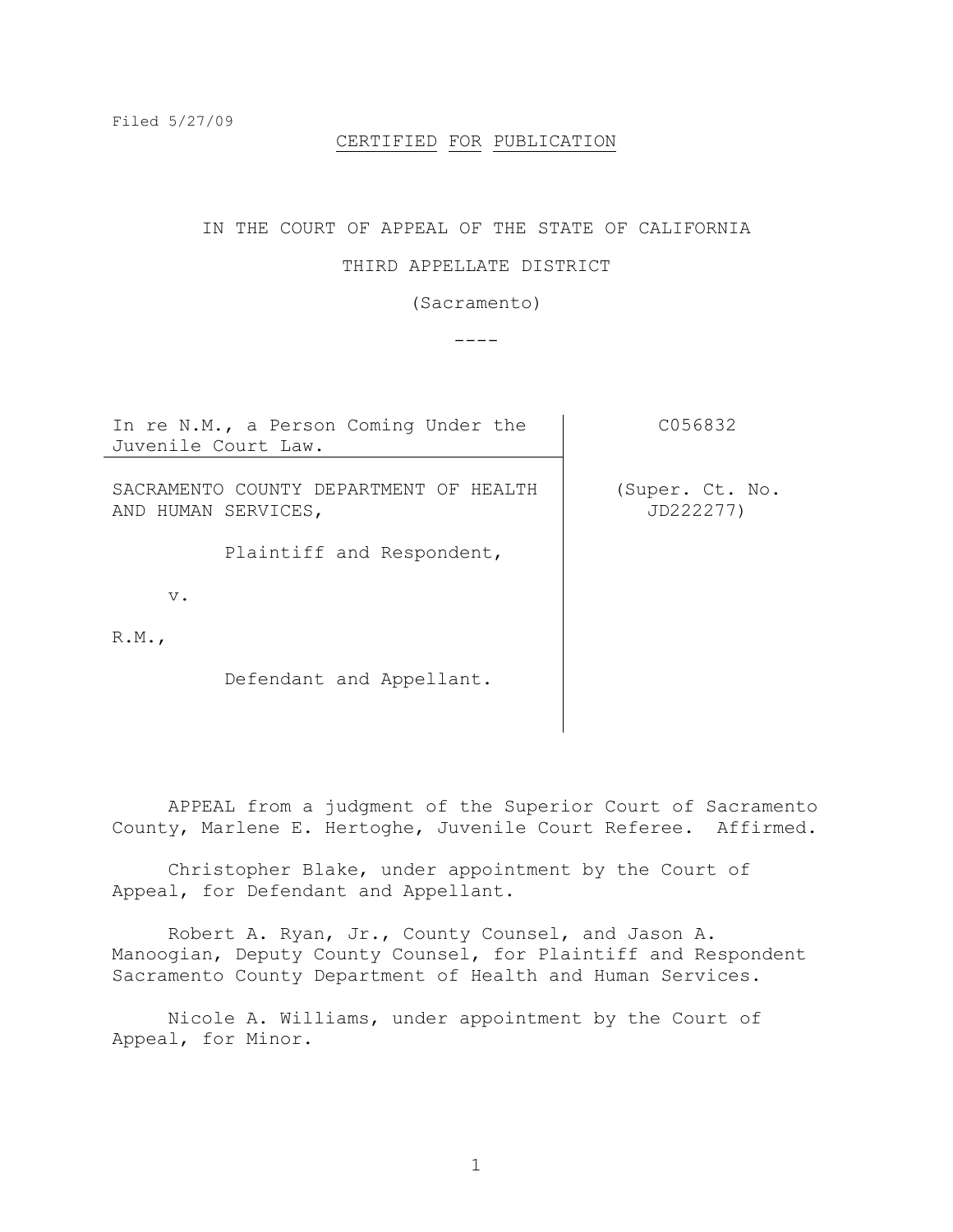R.M. (appellant), father of N.M. (minor), appeals from the orders and judgment of the juvenile court setting a permanent plan of legal guardianship and appointing Y.C., a nonrelative, as the minor's legal quardian instead of P.M., the minor's paternal grandmother. (Welf. & Inst. Code, §§ 366.26, 395.)**1** Appellant contends there was insufficient evidence of good cause to deviate from the preference of the Indian tribe, the expert on the Indian Child Welfare Act (ICWA; 25 U.S.C. § 1901 et seq.), and the Sacramento County Department of Health and Human Services (Department) to place the minor with the paternal grandmother. (§ 366.26, subd. (c)(1)(B)(vi)(II).)**2** We disagree and will affirm the judgment.

## **FACTUAL AND PROCEDURAL BACKGROUND**

On April 19, 2005, the Department filed a juvenile dependency petition alleging the minor, then four months old, came within section 300, subdivisions (b) and (j) because of

a<br>B

**<sup>1</sup>** All further statutory references are to the Welfare and Institutions Code unless otherwise indicated.

**<sup>2</sup>** In Statutes 2006, chapter 838, section 52 the Legislature amended section 366.26 and added a sixth exception to the termination of parental rights, which provides: "The child is an Indian child and there is a compelling reason for determining that termination of parental rights would not be in the best interest of the child, including, but not limited to: [¶] . . . [¶] (II) The child"s tribe has identified guardianship, longterm foster care with a fit and willing relative, or another planned permanent living arrangement for the child." (§ 366.26, former subd. (c) $(1)(F)(ii)$ .) In 2007 the exception was renumbered and now appears in section 366.26, subdivision (c)(1)(B)(vi)(II). (Stats. 2007, ch. 565,  $\frac{6}{5}$  4.) We shall refer to the current statute unless otherwise indicated.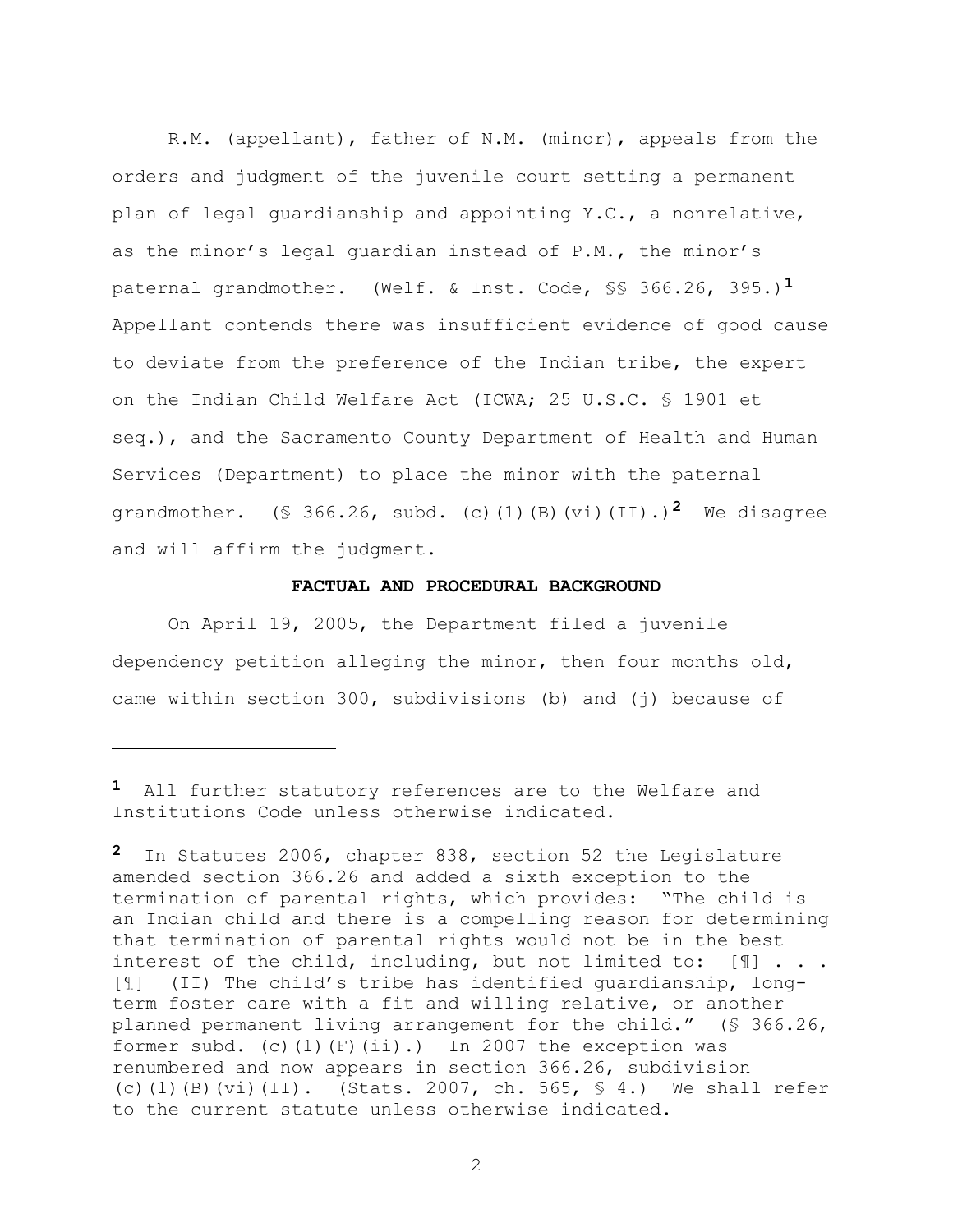continuing substance abuse by appellant and the minor's mother, their inability to provide adequate support and care for the minor, and the mother"s inability to provide appropriate care and supervision of the minor's half sibling, J.S., Jr., and insure his attendance at school.**3** The petition was later amended to include additional allegations regarding mother"s substance abuse and failure to participate in court-ordered drug testing and treatment.

Appellant was incarcerated at the time the petition was filed and was not present at the detention hearing two days later. The minor's mother, who was present at the hearing, informed the court that she had no Native American ancestry. Based on that representation, the court found the ICWA did not apply and ordered the minor and J.S., Jr., detained. Both children were placed with Y.C., a nonrelative.

On May 13, 2005, appellant, no longer in custody, appeared at the jurisdictional hearing and informed the court he was an enrolled member of the Miwok of Round Valley Reservation Indian Tribe. The court ordered the Department to send notice of the dependency proceedings to the tribe and continued the hearing. Based on information provided by appellant, the Department sent notices in accordance with the ICWA.

The Round Valley Indian Tribes (Tribe) responded on June 7, 2005, indicating the minor was eligible for enrollment.

a<br>B

**<sup>3</sup>** J.S., Jr., was seven years old when the petition was filed. The father of J.S., Jr., is J.S., Sr.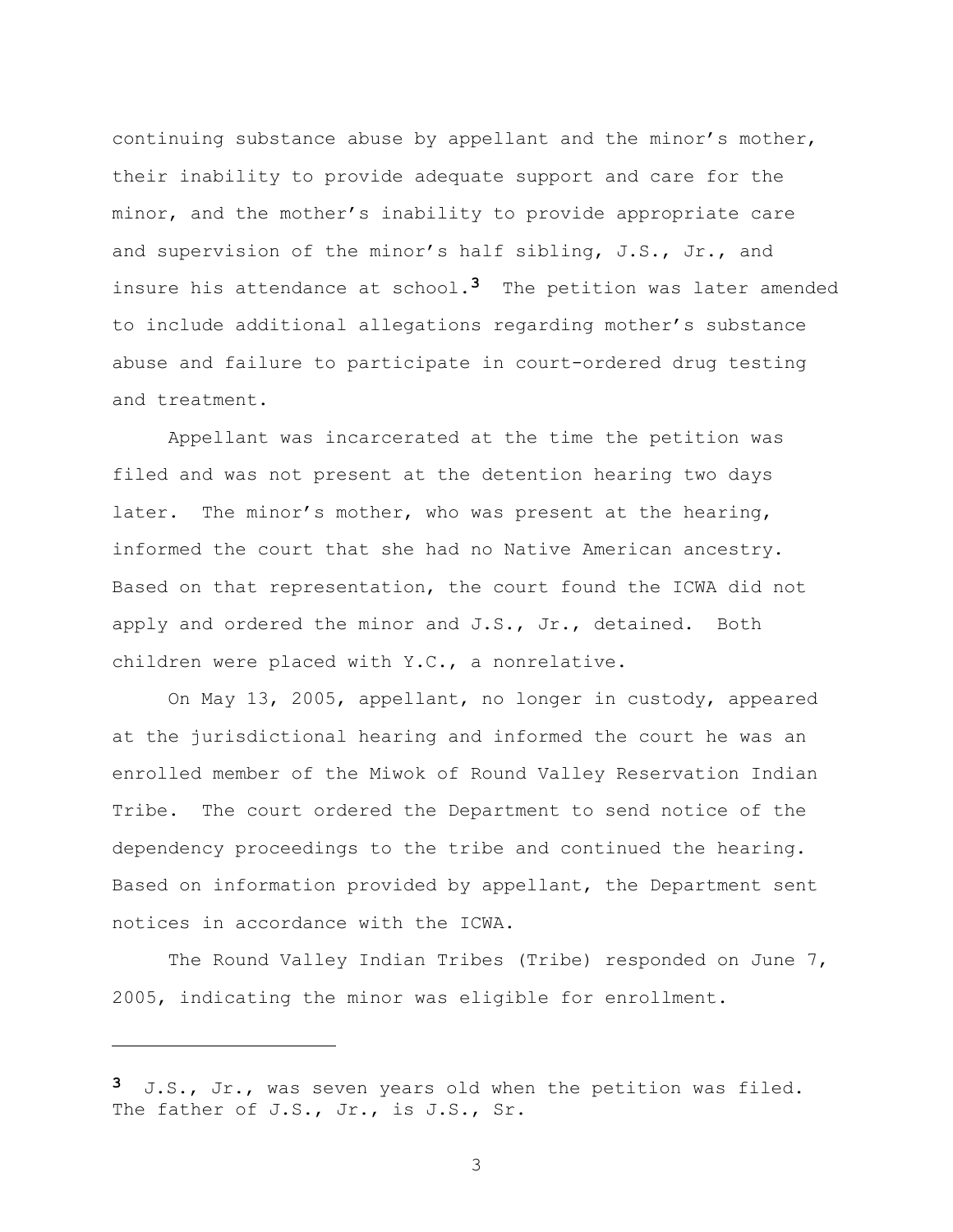The Tribe subsequently requested a paternity test to confirm the minor"s tribal eligibility.

The court ordered reunification services to appellant and the minor's mother on June 17, 2005.

According to the September 8, 2005, addendum report, neither parent was participating in reunification services as required. The ICWA expert concluded there was clear and convincing evidence that out-of-home placement was warranted. The expert noted the minor had been placed in a home that was neither Native American nor tribally approved, and recommended that the social worker continue efforts to locate a relative, extended family, or Native American home. The report also noted the minor's paternal grandmother was interested in placement of the minor.

Appellant was returned to custody on September 9, 2005, for violations of parole.

At the October 13, 2005, jurisdictional hearing, appellant and the minor"s mother submitted to the allegations in the amended petition. The court sustained the allegations and declared the minor and his half sibling dependents of the court. Appellant and the minor"s mother were denied reunification services, as was J.S., Sr., who was present through counsel at the hearing. The court found both children adoptable and ordered adoption as the permanent plan, directing the Department to continue its efforts to locate placement for the children with an Indian family.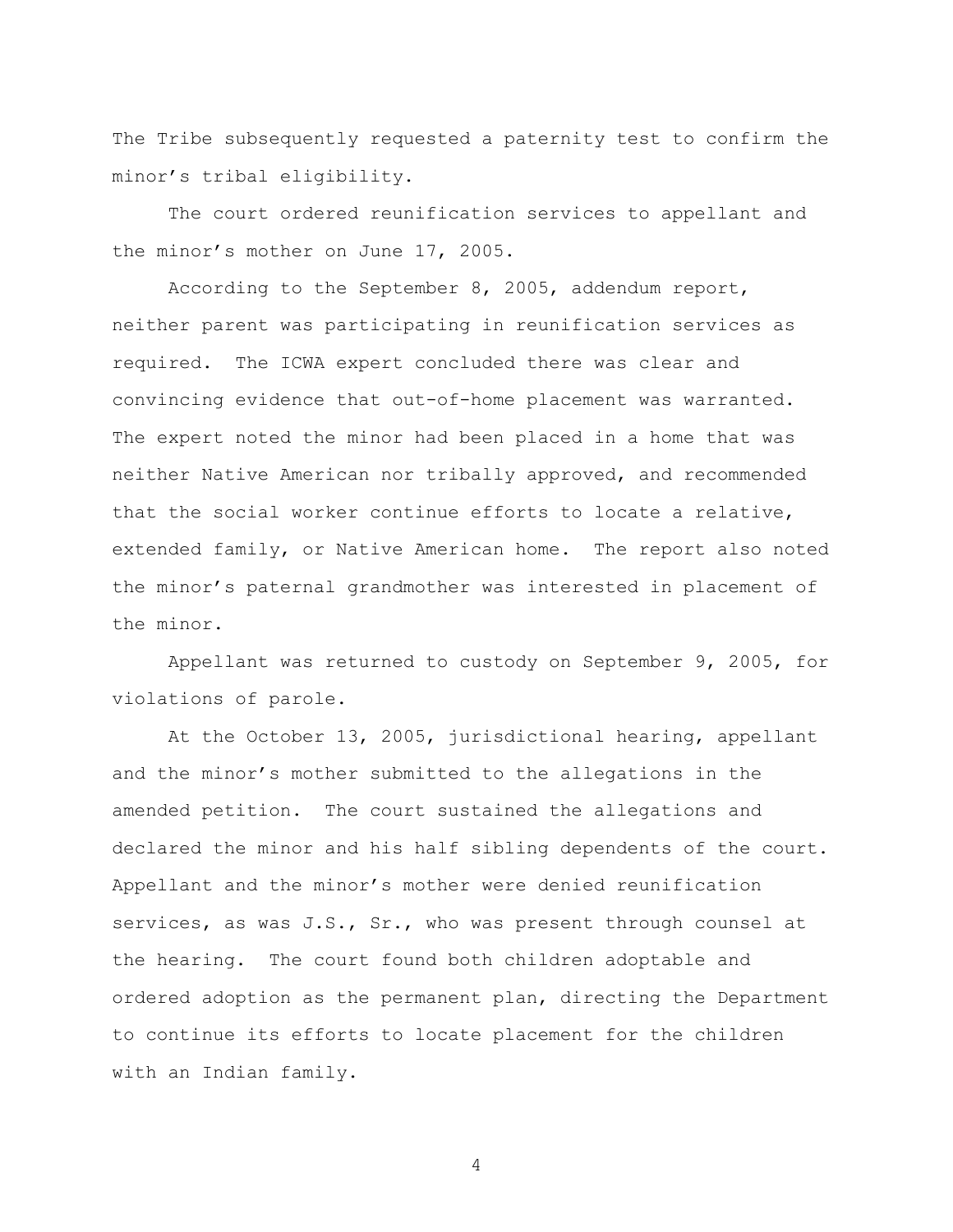The Department's February 9, 2006, selection and implementation report recommended termination of parental rights. A family in Arkansas that had previously provided foster care for J.S., Jr., was being considered for possible placement of both children. The paternal grandmother, P.M., was also being assessed for possible placement. P.M. expressed an interest in adopting the minor but did not want to adopt J.S., Jr., because she felt he was "very aggressive" and "always hitting" the minor. The report noted that P.M. "is of Native Indian heritage, which allows the Department under the [ICWA] to consider [her] as a placement for [the minor] . . . ." The Department concluded it would be in the best interests of the children to place them in the Arkansas home together.

According to the May 18, 2006, addendum report, the Tribe had yet to express its opinion regarding placement of the minor. P.M. was assessed for placement and initially approved; however, a request for exemption with respect to her husband"s criminal history was denied by the review board, causing the Department to conclude placement with P.M. was not appropriate.

ICWA expert Geni Cowan, Ph.D., reported that while a non-Indian placement was not preferable, it might be in the best interest of the minor. Cowan, along with the Tribe's representative and the social worker, agreed the sibling relationship between the minor and J.S., Jr., should be maintained. Cowan reported the Tribe "would not intervene in this case, and would not object to the adoption of the [minor]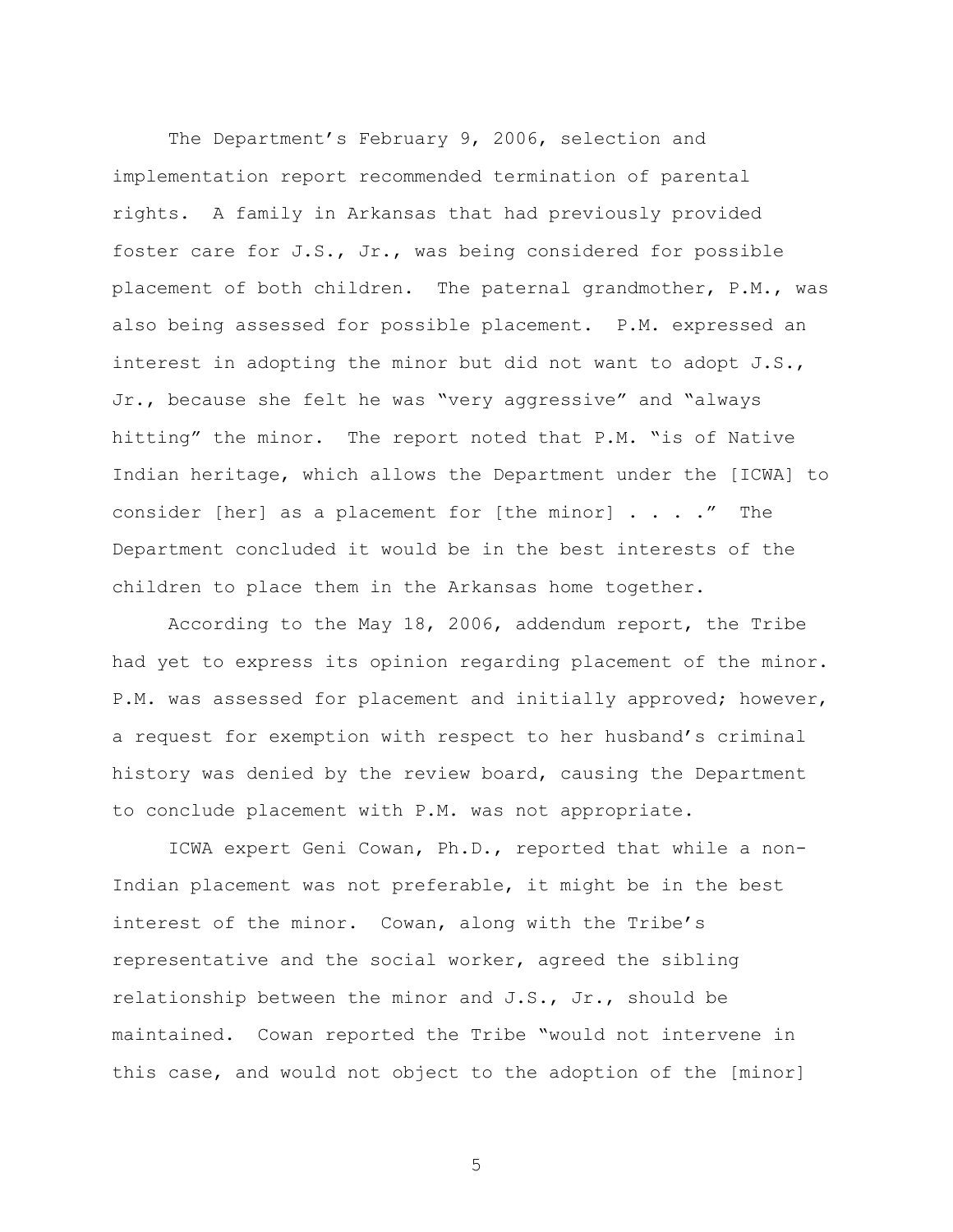out-of-state, given the circumstances," and expressed her qualified support of a permanency plan of adoption.

As of July 2006 the minor had yet to be enrolled in the Tribe.

On September 14, 2006, P.M. informed the court she had purchased a home and divorced her husband, and wanted both children placed with her. The court ordered the Department to reassess her for placement.

On October 19, 2006, the court terminated parental rights and identified adoption as the permanent plan.

On October 26, 2006, appellant filed a notice of appeal of the termination of his parental rights.**4**

On November 6, 2006, the minor"s counsel filed a motion for reconsideration of the permanent plan based on the court's order granting a section 388 petition filed by J.S., Sr., requesting that J.S., Jr., be returned to his care and custody. The minor"s counsel argued legal guardianship was the appropriate plan in order to preserve the sibling bond, suggesting placement with J.S., Sr., in order to maintain that bond. Appellant, in a subsequent motion for reconsideration, agreed.

The motions were heard on November 30, 2006, at which time the court requested an updated report from both the ICWA expert and the Department addressing "[a]ppropriate permanency options

a<br>B

This court granted the Department's request to dismiss that appeal on March 20, 2007. (*In re N. M.* (Mar. 20, 2007, C054045) [app. dism. by order].)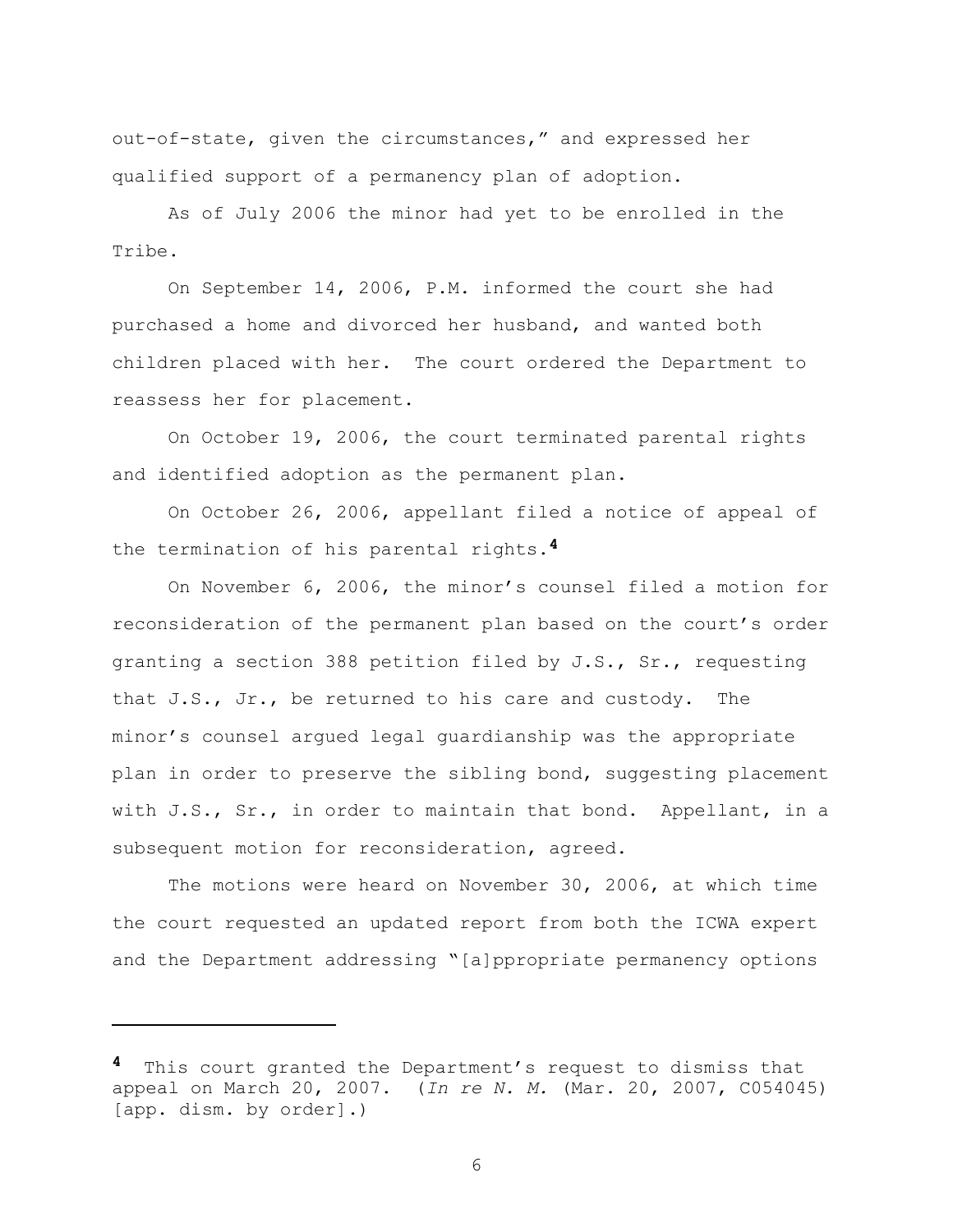for the [minor]," "the nature of the relationship [between] the sibling[s]," and "[a]ssessment of relatives for appropriate placement of the [minor]" in light of the fact that J.S., Jr., had been returned to the care and custody of J.S., Sr. The Department reported that although "it is crucial for [the minor] and his brother . . . to maintain their sibling relationship, [the minor] does not appear to be suffering any detriment due to his separation from his brother." The Department concluded termination of parental rights was appropriate in order to free the minor for adoption and recommended placement with P.M., not only to give the minor "the most permanency" but also to "provide the enriched Indian culture that he would not experience in [J.S., Sr.'s] home."

The court granted the motion for reconsideration on January 11, 2007, and reinstated parental rights.

The Department filed an addendum report on February 21, 2007, addressing the possibility of placement of the minor with J.S., Sr., and an update on the progress of the Interstate Compact on the Placement of Children (ICPC) regarding potential placement with P.M. in Oregon. Due to financial constraints and other circumstances, placement of the minor with J.S., Sr., was no longer a possibility. Although the evaluation of P.M. was not yet complete, the Department reported that a supervised visit between P.M. and the minor "went well," and another visit would be scheduled the next time P.M. was in Sacramento. P.M. acknowledged the importance of the relationship between the two siblings and remained open to maintaining regular contact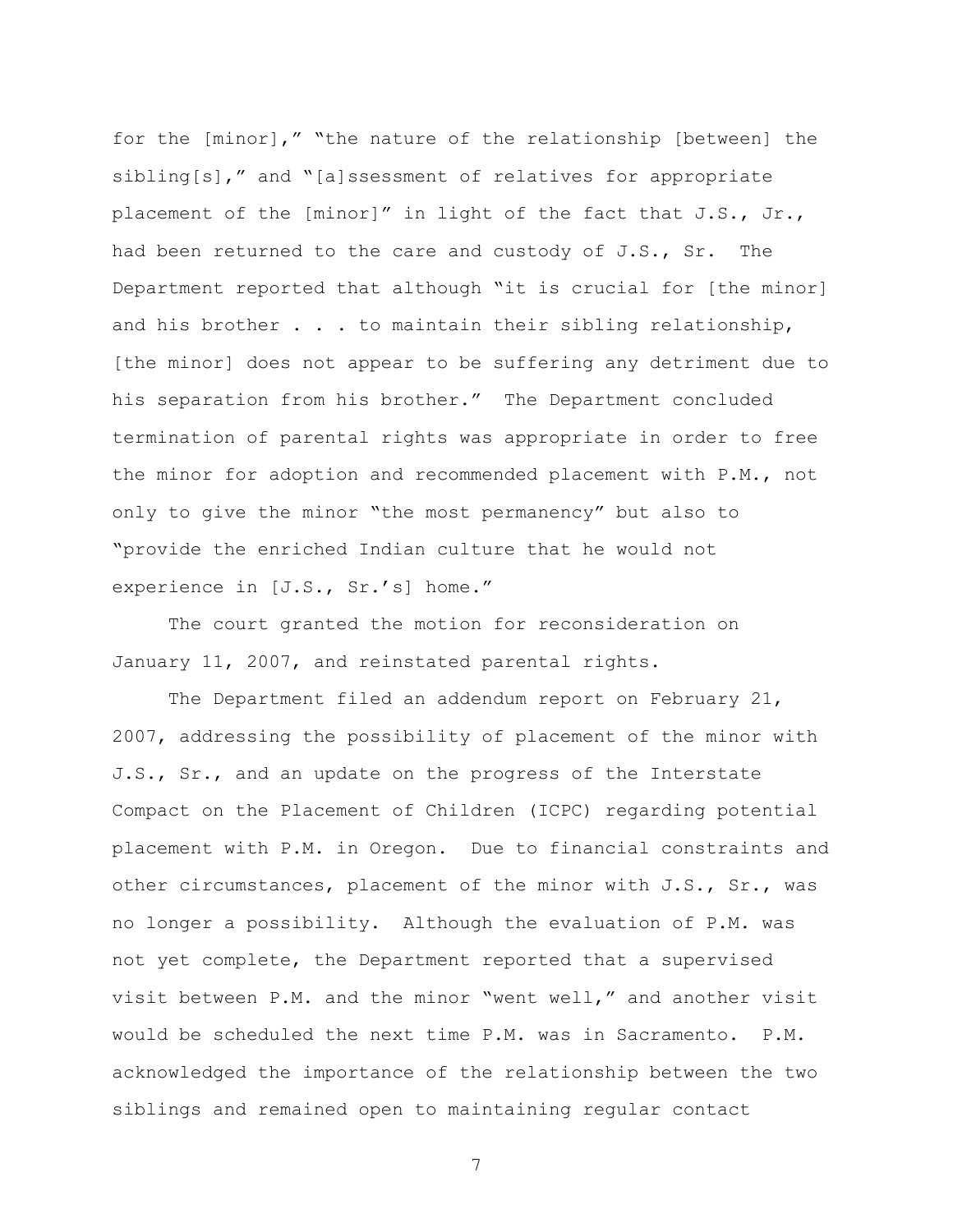between them, noting she made regular trips from Oregon to visit the family in Sacramento. The Department recommended termination of parental rights and placement of the minor with P.M. Adoption by Y.C. was recommended only if P.M."s ICPC failed.

At the March 19, 2007, hearing, the Department informed the court that Oregon had approved the ICPC for P.M. According to the Department, it was in the minor"s best interest to move him from his current placement with Y.C. to his paternal relative in Oregon given that the siblings could no longer be placed together.

The fifth addendum report contained a copy of the completed ICPC regarding P.M. Relying on federal ICWA statutes (25 U.S.C. § 1915(a)), the Department noted that in placing an Indian child for adoption, preference must be given in the following order: "(A) to a member of the Indian child"s extended family; [¶] (B) to other members of the Indian child"s tribe; [¶] (C) to other Indian families." Because P.M. was a member of the minor"s extended family and was assessed and approved through ICPC in Oregon, the Department found her to be a viable candidate for placement. P.M. assured the Department she would visit Sacramento regularly and schedule visits between the minor and his half sibling, and that she would be willing to move to Sacramento if necessary. Based on those representations, the Department concluded placement with P.M. outweighed any benefit of placement with a non-Indian family living close to J.S., Jr.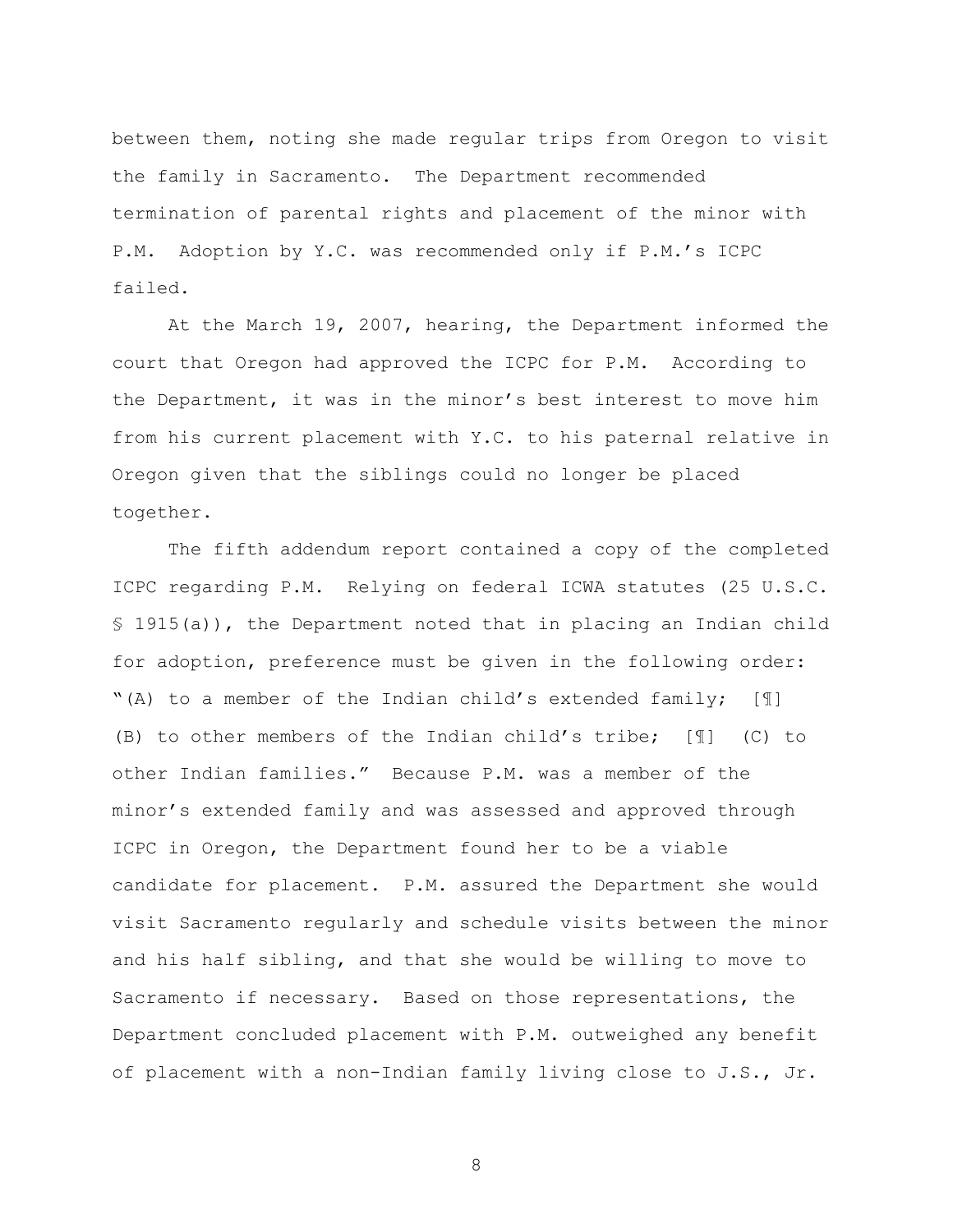According to the sixth addendum report filed on April 30, 2007, the ICWA expert and the Tribe agreed the minor should be placed with P.M. under a plan of legal guardianship.

The eighth addendum report, filed July 26, 2007, noted Y.C. had withdrawn her application for adoption because of an incident involving her biological son, D.C.,**5** who had sexually abused a child in day care in Y.C."s home and been taken into custody. The Department subsequently assessed the minor and determined it was safe for him to remain in Y.C."s home for the time being. However, the Department assumed Y.C. would lose her day care license and would no longer be a viable candidate for permanency for the minor, and therefore reiterated its recommendation that the minor be placed with P.M.

The permanency plan hearing commenced on August 16, 2007. All parties agreed on guardianship as the permanent plan. Appellant, the Tribe, and the Department urged the appointment of P.M. as the quardian. The minor's counsel favored Y.C. The court heard testimony from various witnesses, including P.M., Y.C., and Cowan. The court concluded both the Indian child exception and the sibling exception applied, finding a permanent plan of guardianship with Y.C. was appropriate. In doing so, the court specifically found there was good cause to deviate from the placement preference of the Tribe, the ICWA expert, and the Department.

**5** D.C. was 15 years old at the time of the incident.

L,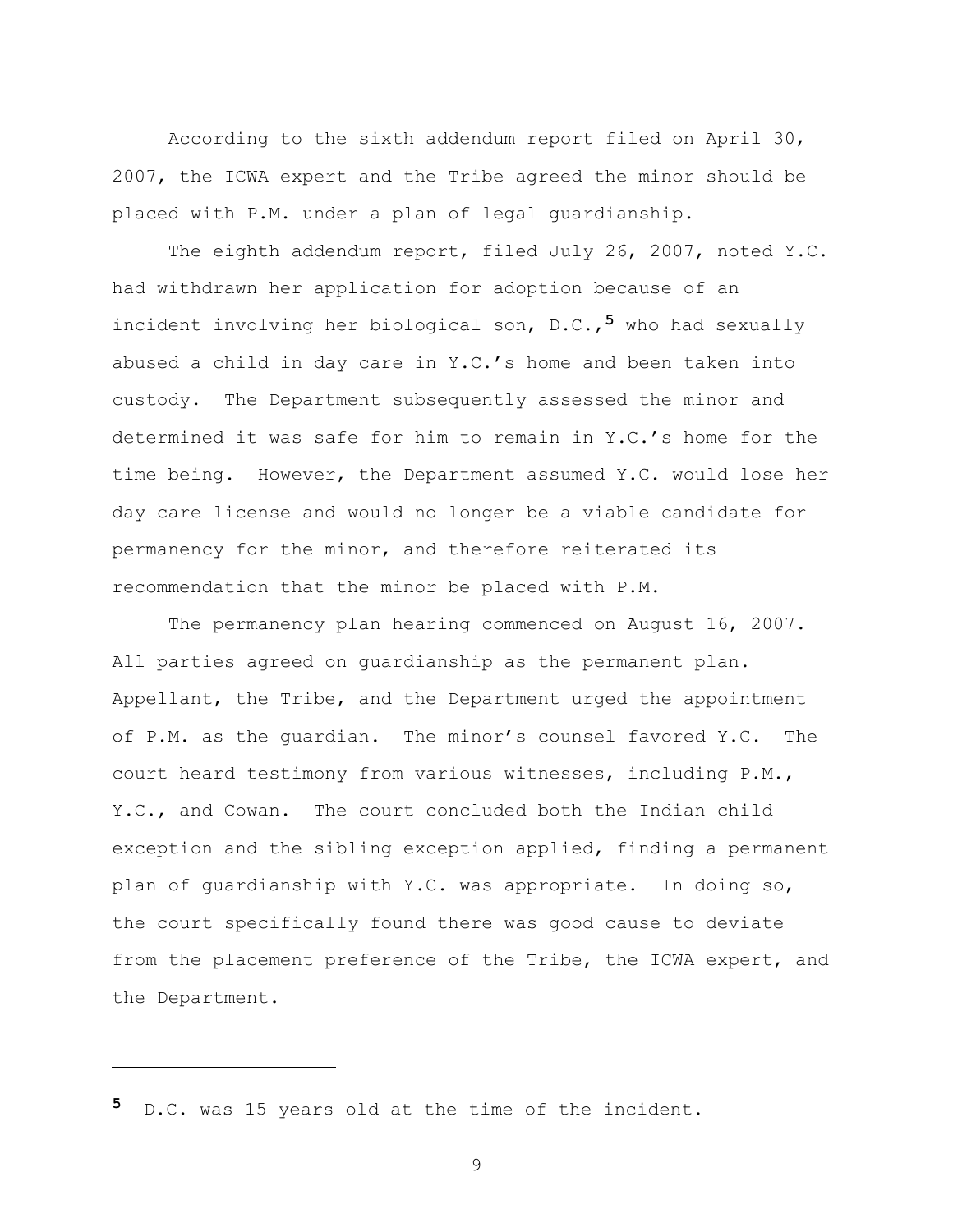Appellant filed a timely notice of appeal.

#### **DISCUSSION**

Appellant contends the juvenile court's finding of good cause to deviate from the preference of the Tribe, the ICWA expert, and the Department and place the minor with Y.C. is not supported by substantial evidence. We disagree.

Where the ICWA applies, the juvenile court must adhere to the placement preferences set forth in the act absent good cause to the contrary. (25 U.S.C. § 1915; Cal. Rules of Court, rule 5.664(k).)**6** "[A]ny party claiming a good cause exception to the placement preference bears the burden of proof." (*Fresno County Dept. of Children & Family Services v. Superior Court* (2004) 122 Cal.App.4th 626, 632 (*Fresno County DCFS*).)

Our review of a juvenile court's finding of good cause to modify the placement preference order is subject to the substantial evidence test. We review the entire record to determine whether there is any substantial evidence, "whether or not contradicted, which will support the conclusion of the trier of fact. [Citation.] All conflicts must be resolved in favor of the respondent and all legitimate inferences indulged in to uphold the decision, if possible. We may not reweigh or express

a<br>B

**<sup>6</sup>** While section 1915(a) of title 25 of the United States Code refers to an "adoptive placement," it is reasonably clear, and we assume for purposes of our analysis, that the statute or the nearly identical language in section 1915(b) (relating to "foster care or preadoptive placement") applies to guardianships.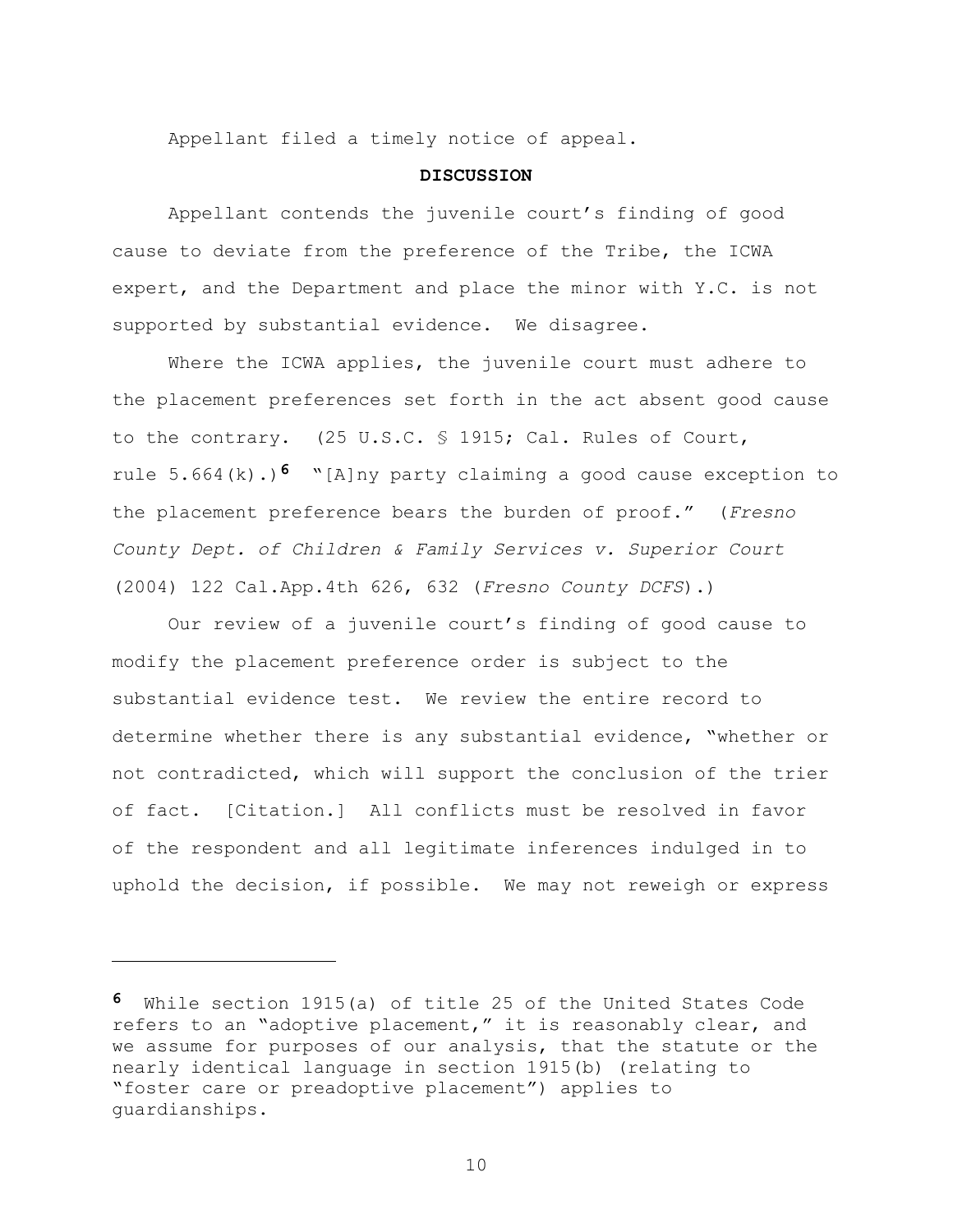an independent judgment on the evidence." (*Fresno County DCFS*, *supra*, 122 Cal.App.4th at p. 646.)

Here, minor's counsel bore the burden of establishing good cause. To that end, Y.C. testified regarding her relationship with both the minor and his half sibling,  $J.S.,$  Jr. The minor was initially placed with Y.C. in her home in California, and for the next two years, Y.C. provided him constant care. She cared for J.S., Jr., for nearly two years as well, until he was placed with his father, J.S., Sr. Y.C. observed a close relationship between the two siblings, with J.S., Jr., often acting as the minor's "mini dad." She never observed any violent or aggressive behavior by J.S., Jr., toward the minor, and after J.S., Jr., was returned to his father"s care, Y.C. worked with J.S., Sr., to facilitate visitation between the two siblings approximately three times each month. While the Department had yet to provide her with any contact resources to get the minor involved with the Tribe, she expressed her willingness to facilitate contact between the minor and the Tribe, as well as his biological family members. In the meantime, the minor became "part of [Y.C.'s] family," doing everything with Y.C., including reading books, going to the park, going to the zoo, eating, and watching movies. As soon as Y.C. learned that adoption of the minor was an option, she immediately took steps to begin the adoption process.

Regarding the incident involving her son, D.C., Y.C. explained that it could only have occurred during a period not longer than 15 minutes when she was in the back yard and the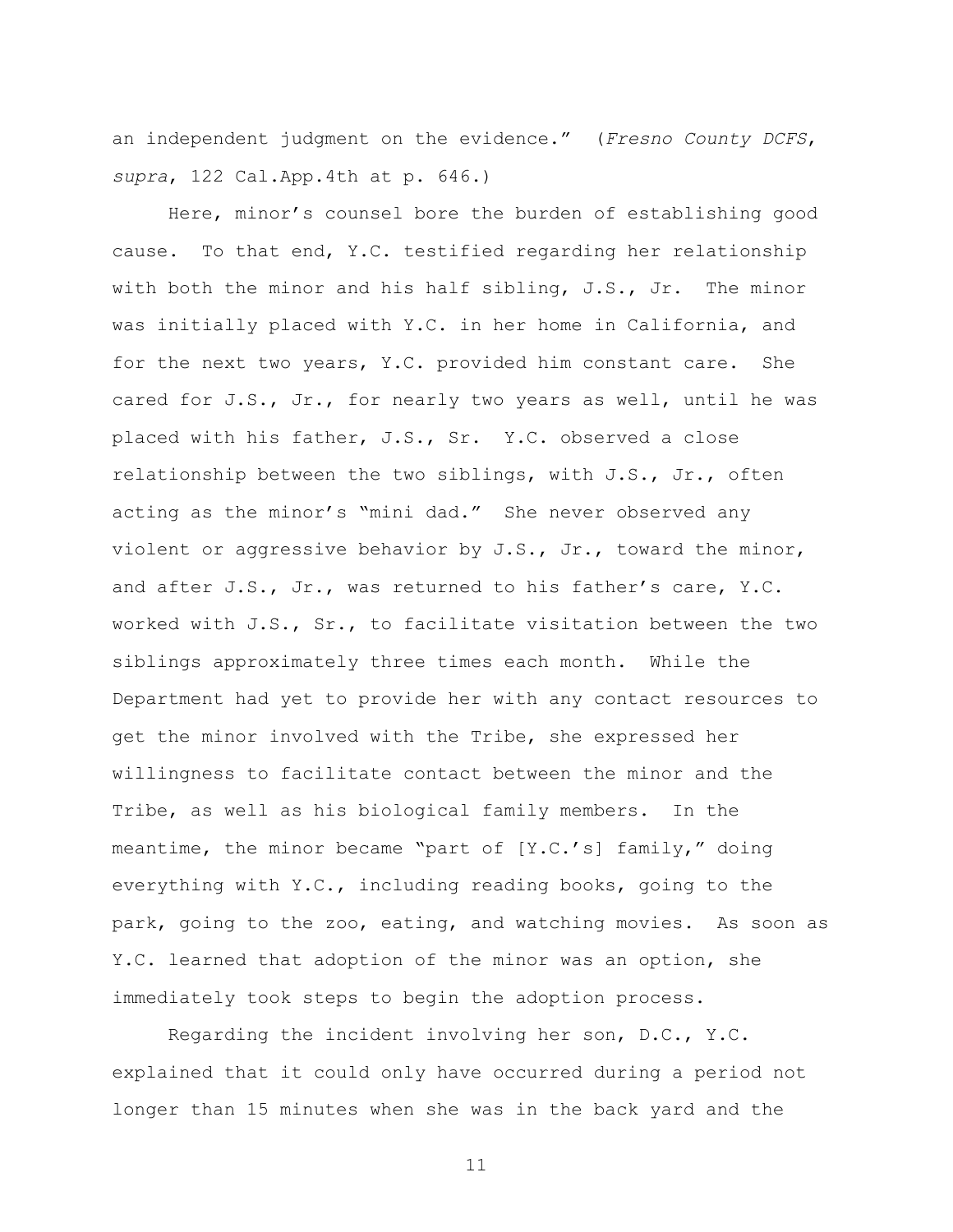children were inside sleeping, unsupervised. She further explained how and when the incident was brought to her attention and what she did to protect the minor and the other children in the wake of that knowledge. She testified that in order to keep the minor and her other biological son safe, she would not allow D.C. back into her home following his release from juvenile hall and would instead send him to live with relatives in Atlanta or with his stepfather in Long Beach.

On the other hand, as the juvenile court remarked, the record contains very little information regarding P.M. as an appropriate placement other than "a one page check-the-box form," and provides "no specific information regarding the grandmother"s home or appropriate assessment of the grandmother." The testimony of Dr. Cowan; social workers Mary Hamilton, Bonnie Early, and Pascale Buzbee; and the paternal grandmother, P.M., did little to rectify that problem. Cowan attested to the sibling tie between the minor and J.S., Jr. However, she admitted she did not review any information regarding Y.C. and based many of her opinions on information provided by P.M. Ultimately, Cowan gave very few specific details regarding P.M. and concluded the minor should be placed with her based primarily on the fact that P.M. is a member of the Tribe.

Hamilton, on the other hand, stated the siblings were bonded and concluded the minor was safe in the care of Y.C. so long as D.C. did not return to the home after being released from juvenile hall. Hamilton characterized the relationship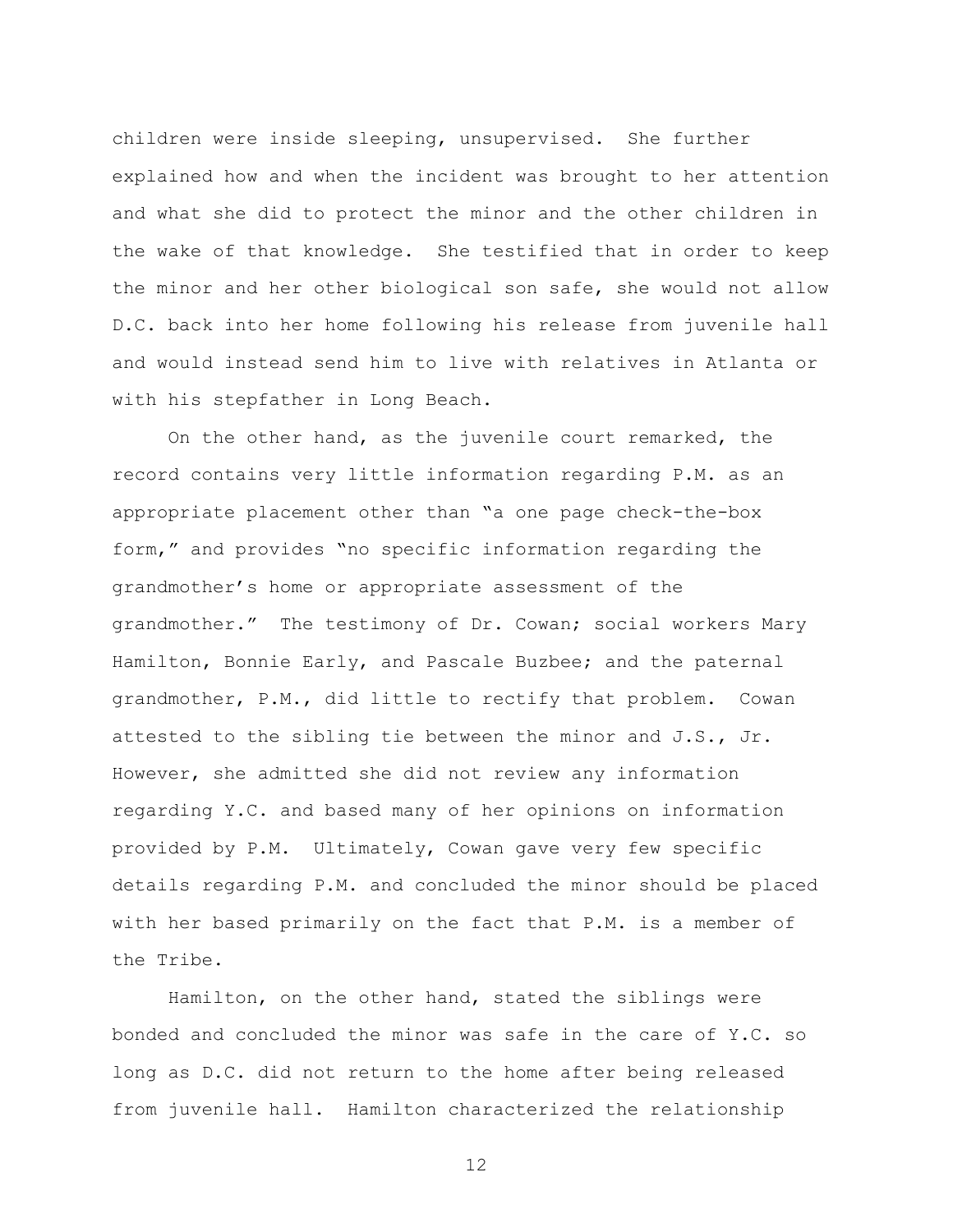between Y.C. and the minor like that of "mother and son," noting P.M. never called to inquire about the minor and visited him only two times.

Buzbee and Early both testified P.M. visited the minor six to seven times. Buzbee recommended placement with P.M. based on the ICWA preference for placement with an Indian parent or relative, but provided no specific information regarding P.M. other than to describe her history of visitation with the minor. Similarly, Early provided little, if any, information regarding P.M. other than to note that P.M."s first contact with the foster care agency to request visitation with the minor was not until April or May of 2007, two years after the minor was first assigned to the agency. Early observed a bond between the minor and his half sibling, and noted that Y.C. continued to facilitate visits between the two children even after J.S., Jr., was placed with his father. According to Early, P.M. never inquired about the minor"s feeding and sleeping schedule, and never called to inquire about the minor's welfare, only calling to set up visitation.

P.M."s testimony was conflicting at best. She testified she visited the minor regularly after he was placed in foster care but admitted that except for one or two visits, she generally came down from Oregon to visit only when there was a court hearing. When pressed for specifics, P.M. testified she visited the minor in the hospital when he was born and may have visited him at his parents" house one or two times, but admitted she did not visit him during the period after he was taken into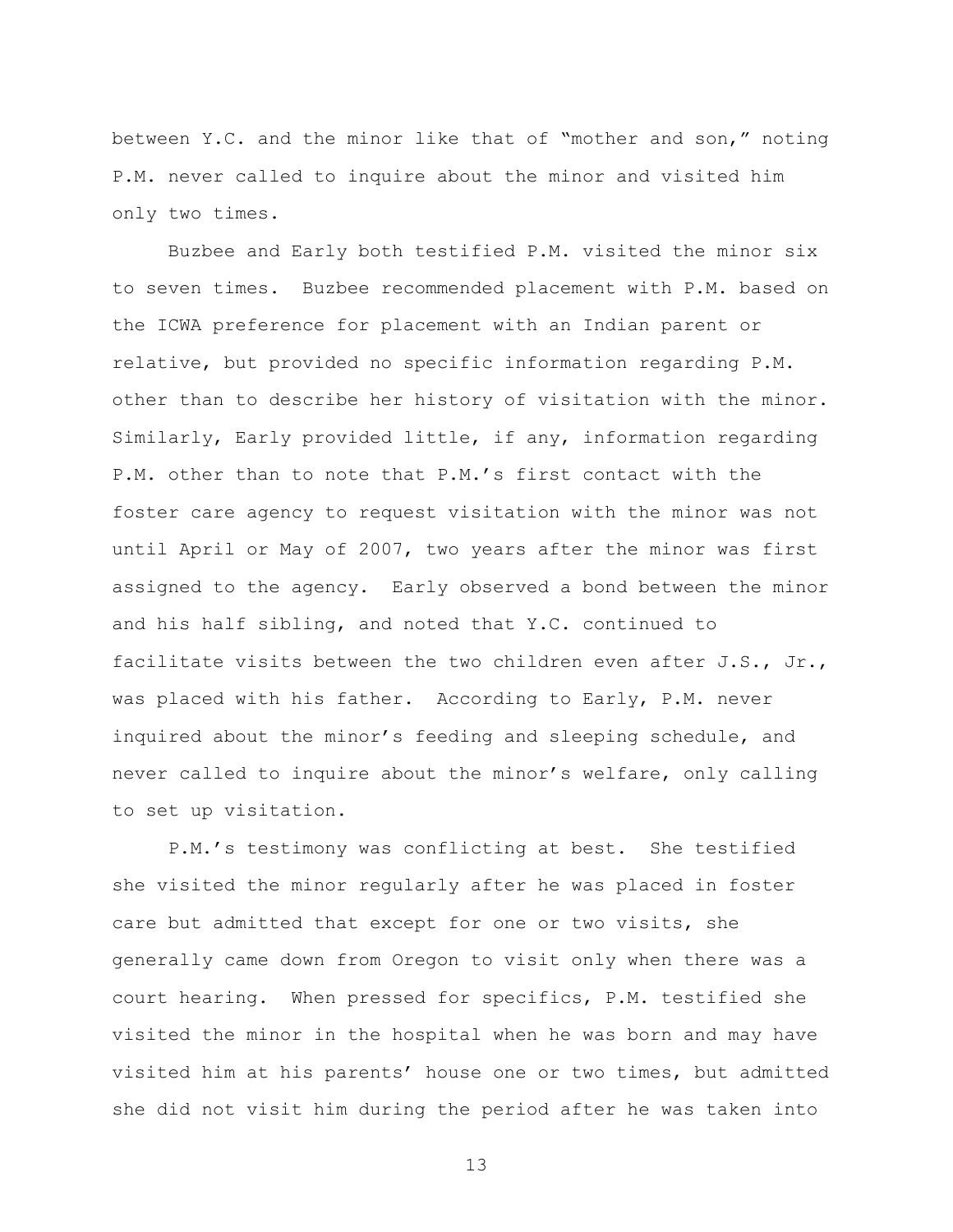protective custody and before she moved to Oregon. When asked what efforts she would undertake to maintain the bond between the minor and his sibling, P.M. said she would "get [J.S., Sr."s] number again and talk to him, make arrangements and see what would be appropriate, what day would be good." However, she admitted she did not really know J.S., Sr., that well. When asked what efforts she had made to get to know J.S., Sr., to facilitate the sibling bond, P.M. stated she approached him one day after court and asked for his telephone number so that they could talk. Although P.M. said she kept in regular contact with Buzbee to discuss the minor"s status, she called Y.C. just three times (once when Y.C. was not at home) to ask how the minor was doing, and never sent him presents or asked for pictures of him because she had pictures of her own. More importantly, despite her prior representations to the court that she was divorced from her husband, she testified they were separated but still "[t]echnically" married, and acknowledged that she was "[n]ot yet" in the process of obtaining a divorce, though that was her goal.**7**

As the juvenile court pointed out, at one time the preference of all involved was to place the minor together with his half sibling in an adoptive home in Arkansas. Once J.S., Jr., was placed with his father, visitation continued between the two children on an ongoing basis. P.M."s promise to

a<br>B

**<sup>7</sup>** P.M. stated she had not obtained a divorce because she did not want to pay for it.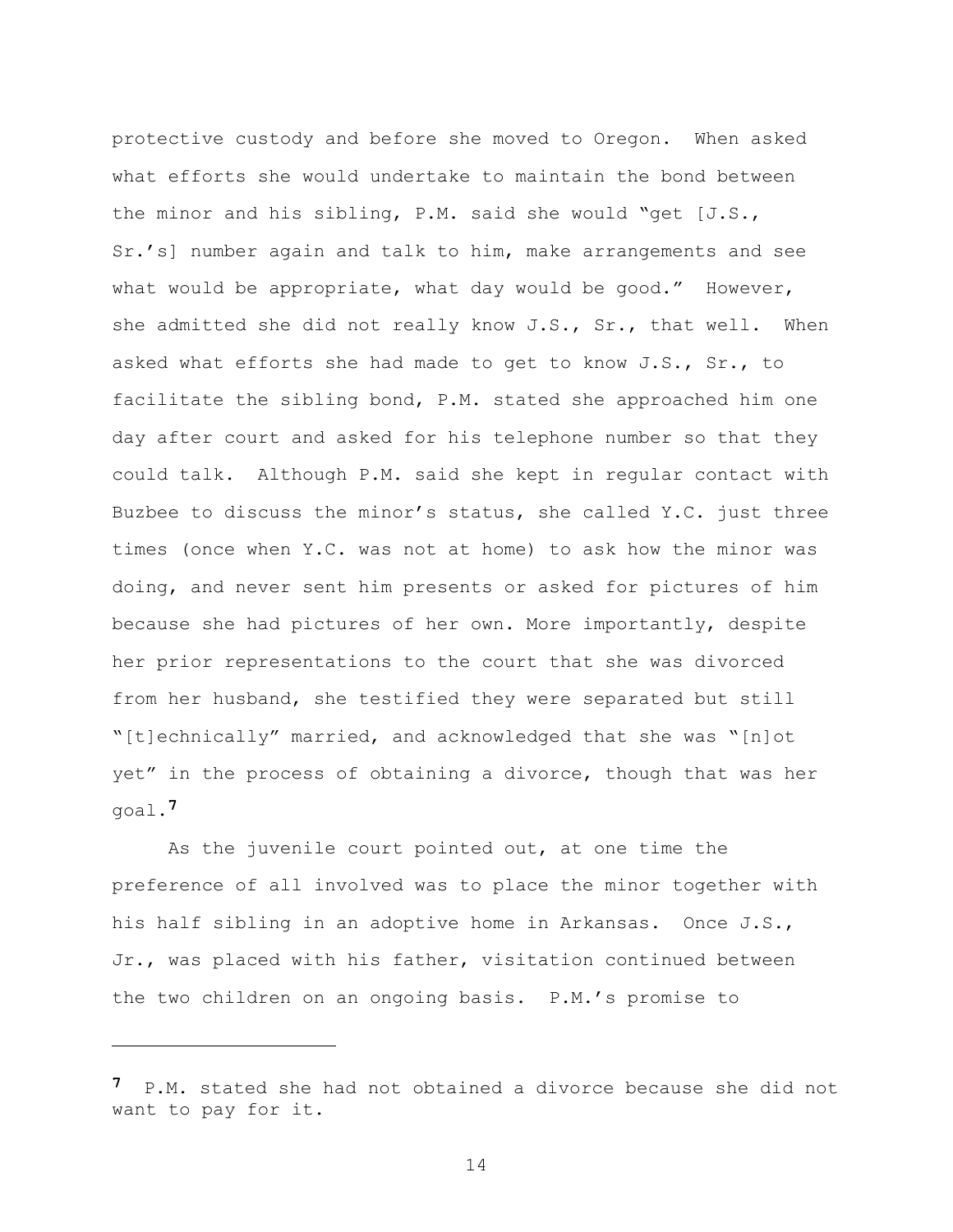maintain the sibling relationship is belied by the fact that she herself made only a handful of visits from Oregon to California to visit the minor, and the fact that she had done little to build a working relationship with J.S., Sr., to facilitate regular visits between the siblings. Moreover, it appears that P.M. misled the juvenile court in September 2006 regarding the status of her marriage and had yet to obtain a legal divorce as of the final hearing, calling into question, among other things, the credibility of any exemption regarding her husband"s criminal history.

While appellant finds Y.C. to be "highly questionable" as a placement for the minor, the juvenile court found her to be credible. We do not revisit such findings on appeal. (*Fresno County DCFS*, *supra*, 122 Cal.App.4th at p. 646 ["[I]ssues of fact and credibility are matters for the trial court alone."].) In any event, Y.C."s testimony, particularly that regarding her son"s molestation case and the measures she took to protect the minor and continue his care without interruption, was supported by the evidence.

In a novel argument raised for the first time in his reply brief, appellant argues the "good cause" requirement has been changed, by virtue of language in section 366.26, subdivision (c)(1)(B)(vi) (formerly § 366.26, subd. (c)(1)(F), renumbered effective January 1, 2008), such that if a tribe identifies as the preferred permanent plan guardianship "with a "fit and willing relative,'" the court must determine "whether that relative is, in fact, "fit and willing."" (Quoting § 366.26,